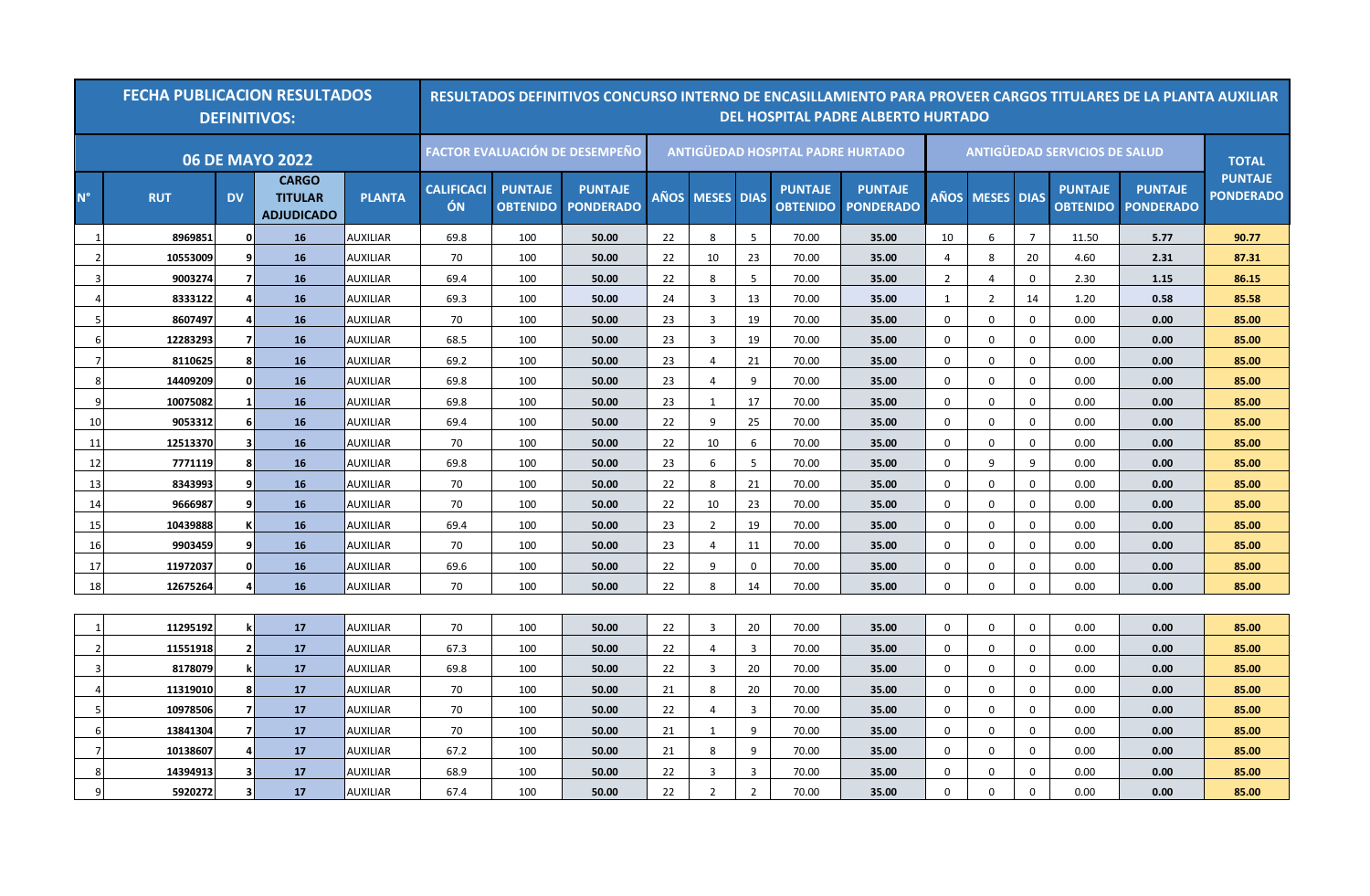| 10             | 10641944 | 2 <sub>l</sub>           |    | <b>AUXILIAR</b> | 70   | 100 | 50.00 | 22 | 6              | 12             | 70.00 | 35.00 | $\mathbf 0$ | 0           | $\mathbf 0$    | 0.00 | 0.00 | 85.00 |
|----------------|----------|--------------------------|----|-----------------|------|-----|-------|----|----------------|----------------|-------|-------|-------------|-------------|----------------|------|------|-------|
|                |          |                          | 17 |                 |      |     |       |    |                |                |       |       |             |             |                |      |      |       |
| 11             | 13705661 | 5 <sup>1</sup>           | 17 | <b>AUXILIAR</b> | 70   | 100 | 50.00 | 21 | $\overline{2}$ | 17             | 70.00 | 35.00 | $\mathbf 0$ | $\mathbf 0$ | $\mathbf 0$    | 0.00 | 0.00 | 85.00 |
| 12             | 13705488 | 4                        | 17 | <b>AUXILIAR</b> | 70   | 100 | 50.00 | 20 | 11             | 3              | 66.70 | 33.33 | $\mathbf 0$ | 0           | $\mathbf 0$    | 0.00 | 0.00 | 83.33 |
| 13             | 11549457 | $\mathbf{0}$             | 17 | <b>AUXILIAR</b> | 54.4 | 80  | 40.00 | 21 | 1              | 13             | 70.00 | 35.00 | $\mathbf 0$ | 0           | $\mathbf 0$    | 0.00 | 0.00 | 75.00 |
| 14             | 14412161 | 9                        | 17 | <b>AUXILIAR</b> | 61.6 | 80  | 40.00 | 21 | 10             | $\overline{2}$ | 70.00 | 35.00 | $\mathbf 0$ | 4           | $\overline{2}$ | 0.00 | 0.00 | 75.00 |
| 15             | 9918352  | $\mathbf{z}$             | 17 | <b>AUXILIAR</b> | 64.6 | 80  | 40.00 | 20 | $\overline{7}$ | 17             | 66.70 | 33.33 | $\mathbf 0$ | $\mathbf 0$ | $\mathbf{0}$   | 0.00 | 0.00 | 73.33 |
|                |          |                          |    |                 |      |     |       |    |                |                |       |       |             |             |                |      |      |       |
|                | 12871291 | $\overline{\phantom{a}}$ | 18 | <b>AUXILIAR</b> | 67.8 | 100 | 50.00 | 22 | 10             | 23             | 70.00 | 35.00 | $\mathbf 0$ | $\mathbf 0$ | $\mathbf 0$    | 0.00 | 0.00 | 85.00 |
| -2             | 13370592 | 9                        | 18 | <b>AUXILIAR</b> | 67.6 | 100 | 50.00 | 22 | $\overline{4}$ | 5              | 70.00 | 35.00 | $\mathbf 0$ | $\mathbf 0$ | $\mathbf 0$    | 0.00 | 0.00 | 85.00 |
| 3              | 11884873 |                          | 18 | <b>AUXILIAR</b> | 70   | 100 | 50.00 | 20 | $\overline{3}$ | $\overline{3}$ | 66.70 | 33.33 | $\mathbf 0$ | 0           | $\mathbf 0$    | 0.00 | 0.00 | 83.33 |
| 4              | 10476574 | $\mathbf{2}$             | 18 | AUXILIAR        | 69.8 | 100 | 50.00 | 20 | $\mathbf 0$    | 14             | 66.70 | 33.33 | $\mathbf 0$ | $\mathbf 0$ | $\mathbf 0$    | 0.00 | 0.00 | 83.33 |
| 5              | 13915682 |                          | 18 | <b>AUXILIAR</b> | 67.5 | 100 | 50.00 | 19 | 5              | 4              | 63.30 | 31.67 | $\mathbf 0$ | $\mathbf 0$ | 0              | 0.00 | 0.00 | 81.67 |
| 6              | 8867406  | 5 <sup>1</sup>           | 18 | <b>AUXILIAR</b> | 70   | 100 | 50.00 | 17 | $\overline{7}$ | 20             | 56.70 | 28.33 | $\mathbf 0$ | $\mathbf 0$ | $\mathbf 0$    | 0.00 | 0.00 | 78.33 |
|                | 10399320 | $\overline{2}$           | 18 | <b>AUXILIAR</b> | 62.6 | 80  | 40.00 | 22 | $\overline{4}$ | 5              | 70.00 | 35.00 | $\mathbf 0$ | 4           | 15             | 0.00 | 0.00 | 75.00 |
|                | 6695878  | $\mathbf{z}$             | 18 | <b>AUXILIAR</b> | 70   | 100 | 50.00 | 15 | $\overline{3}$ | $\overline{2}$ | 50.00 | 25.00 | $\mathbf 0$ | $\mathbf 0$ | $\mathbf 0$    | 0.00 | 0.00 | 75.00 |
|                |          |                          |    |                 |      |     |       |    |                |                |       |       |             |             |                |      |      |       |
|                | 13490863 | $\overline{7}$           | 20 | <b>AUXILIAR</b> | 69.7 | 100 | 50.00 | 19 | 6              | $\overline{7}$ | 63.30 | 31.67 | $\mathbf 0$ | $\mathbf 0$ | $\mathbf 0$    | 0.00 | 0.00 | 81.67 |
|                |          |                          |    |                 |      |     |       |    |                |                |       |       |             |             |                |      |      |       |
| -1             | 9350095  | 4                        | 22 | <b>AUXILIAR</b> | 70   | 100 | 50.00 | 20 | $\mathbf 0$    | 9              | 66.70 | 33.33 | $\mathbf 0$ | $\mathbf 0$ | 20             | 0.00 | 0.00 | 83.33 |
| $\mathcal{P}$  | 13283598 | 5                        | 22 | <b>AUXILIAR</b> | 69.5 | 100 | 50.00 | 20 | $\overline{7}$ | 13             | 66.70 | 33.33 | $\mathbf 0$ | 0           | $\mathbf 0$    | 0.00 | 0.00 | 83.33 |
| 3              | 11164603 | $\mathbf{1}$             | 22 | <b>AUXILIAR</b> | 68.9 | 100 | 50.00 | 19 | $\mathbf 0$    | 0              | 63.30 | 31.67 | $\mathbf 0$ | 0           | $\mathbf 0$    | 0.00 | 0.00 | 81.67 |
|                | 11552932 | $\mathbf{3}$             | 22 | <b>AUXILIAR</b> | 70   | 100 | 50.00 | 19 | 3              | 25             | 63.30 | 31.67 | $\mathbf 0$ | 0           | $\mathbf 0$    | 0.00 | 0.00 | 81.67 |
| 5              | 10683874 | $\overline{7}$           | 22 | AUXILIAR        | 70   | 100 | 50.00 | 18 | 6              | 5 <sup>5</sup> | 60.00 | 30.00 | $\mathbf 0$ | $\mathbf 0$ | $\mathbf{0}$   | 0.00 | 0.00 | 80.00 |
| 6              | 11456353 | 6 <sup>1</sup>           | 22 | <b>AUXILIAR</b> | 70   | 100 | 50.00 | 17 | 5              | 16             | 56.70 | 28.33 | $\mathbf 0$ | $\mathbf 0$ | $\mathbf 0$    | 0.00 | 0.00 | 78.33 |
| $\overline{7}$ | 13599754 | 4                        | 22 | <b>AUXILIAR</b> | 69.8 | 100 | 50.00 | 17 | 10             | 12             | 56.70 | 28.33 | $\mathbf 0$ | 0           | $\mathbf 0$    | 0.00 | 0.00 | 78.33 |
| 8              | 11126969 | 6 <sup>1</sup>           | 22 | <b>AUXILIAR</b> | 68.9 | 100 | 50.00 | 16 | 6              | 26             | 53.30 | 26.67 | $\mathbf 0$ | $\mathbf 0$ | $\mathbf 0$    | 0.00 | 0.00 | 76.67 |
| -9             | 12499411 |                          | 22 | <b>AUXILIAR</b> | 69.8 | 100 | 50.00 | 15 | -6             | 23             | 50.00 | 25.00 | $\mathbf 0$ | 0           | $\mathbf 0$    | 0.00 | 0.00 | 75.00 |
| 10             | 9420972  | 2 <sub>1</sub>           | 22 | <b>AUXILIAR</b> | 70   | 100 | 50.00 | 15 | 9              | $\mathbf{1}$   | 50.00 | 25.00 | $\mathbf 0$ | $\mathbf 0$ | $\mathbf 0$    | 0.00 | 0.00 | 75.00 |
| 11             | 12508246 | $\overline{7}$           | 22 | <b>AUXILIAR</b> | 69.8 | 100 | 50.00 | 15 | 11             | 8              | 50.00 | 25.00 | $\mathbf 0$ | $\mathbf 0$ | $\mathbf 0$    | 0.00 | 0.00 | 75.00 |
| 12             | 8788817  | $\overline{7}$           | 22 | <b>AUXILIAR</b> | 63.3 | 80  | 40.00 | 23 | 1              | 19             | 70.00 | 35.00 | $\mathbf 0$ | 0           | 0              | 0.00 | 0.00 | 75.00 |
| 13             | 16409963 | 6                        | 22 | AUXILIAR        | 70   | 100 | 50.00 | 14 | 1              | 15             | 46.70 | 23.33 | $\mathbf 0$ | $\mathbf 0$ | $\mathbf 0$    | 0.00 | 0.00 | 73.33 |
| 14             | 9775106  | 4                        | 22 | <b>AUXILIAR</b> | 70   | 100 | 50.00 | 14 | 1              | 16             | 46.70 | 23.33 | $\mathbf 0$ | 0           | $\mathbf 0$    | 0.00 | 0.00 | 73.33 |
| 15             | 7931202  | 9                        | 22 | <b>AUXILIAR</b> | 64.6 | 80  | 40.00 | 20 | $\overline{2}$ | 4              | 66.70 | 33.33 | $\mathbf 0$ | $\mathbf 0$ | $\mathbf 0$    | 0.00 | 0.00 | 73.33 |
| 16             | 11660106 | $\Omega$                 | 22 | <b>AUXILIAR</b> | 70   | 100 | 50.00 | 13 | $\overline{7}$ | 20             | 43.30 | 21.67 | $\Omega$    | 0           | 0              | 0.00 | 0.00 | 71.67 |
| 17             | 13082354 | 8                        | 22 | <b>AUXILIAR</b> | 70   | 100 | 50.00 | 13 | 1              | 9              | 43.30 | 21.67 | $\mathbf 0$ | $\mathbf 0$ | $\mathbf 0$    | 0.00 | 0.00 | 71.67 |